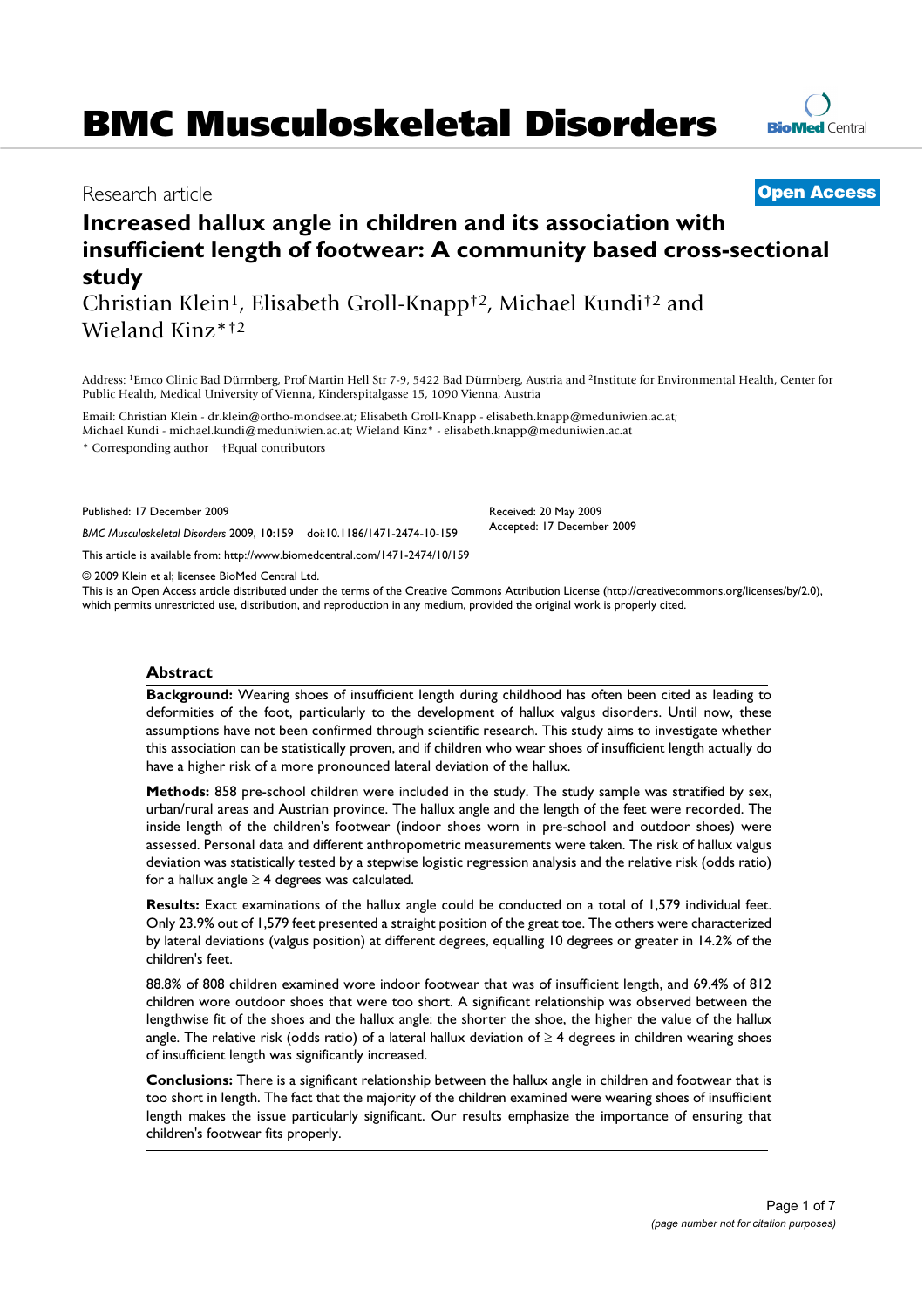#### **Background**

The etiology of hallux valgus deformities is complex. Besides intrinsic factors like heredity [1-6], pes planus [6,7], metatarsus primus varus [1,2,8], first metatarsal length [9-13] and a hypermobility of the metatarsocuneiform joint [1], extrinsic factors are also involved. Footwear - respectively the fit of shoes - seems to be a major extrinsic factor, since hallux valgus occurs preferential in shoe-wearing populations [5,14-16].

The fit of shoes is defined by numerous parameters such as length, width (ball and heel), girth, and height of toe box and shape. However, length seems to be one of the most important parameters [17]. In this paper, inside length of children's footwear was analysed (i.e. lengthwise fit).

The fit of children's footwear is often insufficient, with at least half of all children wearing shoes of insufficient length [18-21]. It has been indicated that this could lead to a deviation of the great toe [8,14,18,21-31].

There is general agreement in studies conducted over the past 50 years concerning adverse consequences of poorly fitting shoes on children's feet. Hallux valgus deformities are attributed to poorly-fitting footwear [14,21,25,27,29,32,33]. In addition, splay-foot and other deformities of the toes have been reported [19]. Eckstein and Schmidt report contractures in the forefoot area, visible in podogram images of the metatarsal capitulum, possibly a sign of forefoot damage [21,29]. Muscular damage and deformity of the forefoot attributed to the constant exposure of small forces, such as those exerted by shoes of insufficient length, were also observed [24]. In addition, damage to children's feet as a result of poorly-fitting shoes was sometimes reported, but without precise descriptions of the damage [17,22,27,28].

None of the studies to date, however, has investigated whether there is a significant relationship between the wearing of shoes of insufficient length and a lateral deviation of the great toe.

The objective of this study was to systematically investigate the relationship between insufficient length of footwear and the hallux angle in children, and to assess these children's risk of having a more pronounced lateral deviation of the great toe than children whose shoes fit properly. Further, for the first time, the study intends to differentiate between outdoor shoes and footwear worn inside the home or at child care facilities (indoor shoes), because children in Austria spend more time per day wearing indoor than outdoor shoes.

Pre-school children participated in the study. This study population was chosen in order to examine the fit of the

children's footwear at an early age and to be able to observe possible negative effects at a juvenile developmental stage.

#### **Methods**

#### *Study group, study site*

Overall, 858 pre-school children, 439 boys and 419 girls (aged 3 to 6.5 years,  $4.88 \pm 0.029$  SE) participated in the study. Sampling was stratified by gender, residential area (urban/rural) and different provinces corresponding to the Austrian population. The sample size was based on the following considerations: At least 50 children should be included in each of the 16 subgroups, defined by gender (2), rural vs. urban residential area (2) and province (4). This sample size guarantees a power above 90% to detect a moderate correlation, even in subgroups. Children were tested in pre-schools. Parental consent was a prerequisite for the children's participation. The drop-out rate was below 0.5%.

A carefully history and a static and dynamic clinical examination were conducted on the barefoot children. Data of children with clubfoot deformity, pes adductus, visible bunion deformities and surgical treatment of these deformities were excluded from statistical analysis (dropout rate 1.15%).

The study was commissioned, approved and conducted by the Austrian Federal Ministry of Health (GZ 238.002/ 0-VIII/A6/02).

At the time the study was initiated and conducted (from 2001 to 2003), it was not mandatory under Austrian law for studies of this type to apply for approval from the ethics committee. However, all provisions of the Helsinki declaration concerning studies with human subjects were followed.

#### *Data collection, Anthropometric measures*

3-D measurements were taken of the children's feet in an upright position (pedus 3-D Scanner, tecmath). Foot length was defined as the distance between the back of the heel and the tip of the longest toe. Measurements were precise to 0.01 mm. For ethical reasons, an assessment of the hallux angle based on x-ray measurements was not performed in this healthy population of children. The angle of the hallux was therefore measured on a foot outline as described by Barnicot & Hardy and Wülker [30,33]. According to Barnicot & Hardy, this external measurement corresponds closely to the radiographic measurements ( $r = 0.56$ ) [30].

A straight line (1) was drawn through the most medial points of the first metatarso-phalangeal joint and the heel (inside edge). A second straight line (2) was drawn through the first metatarso-phalangeal joint and the great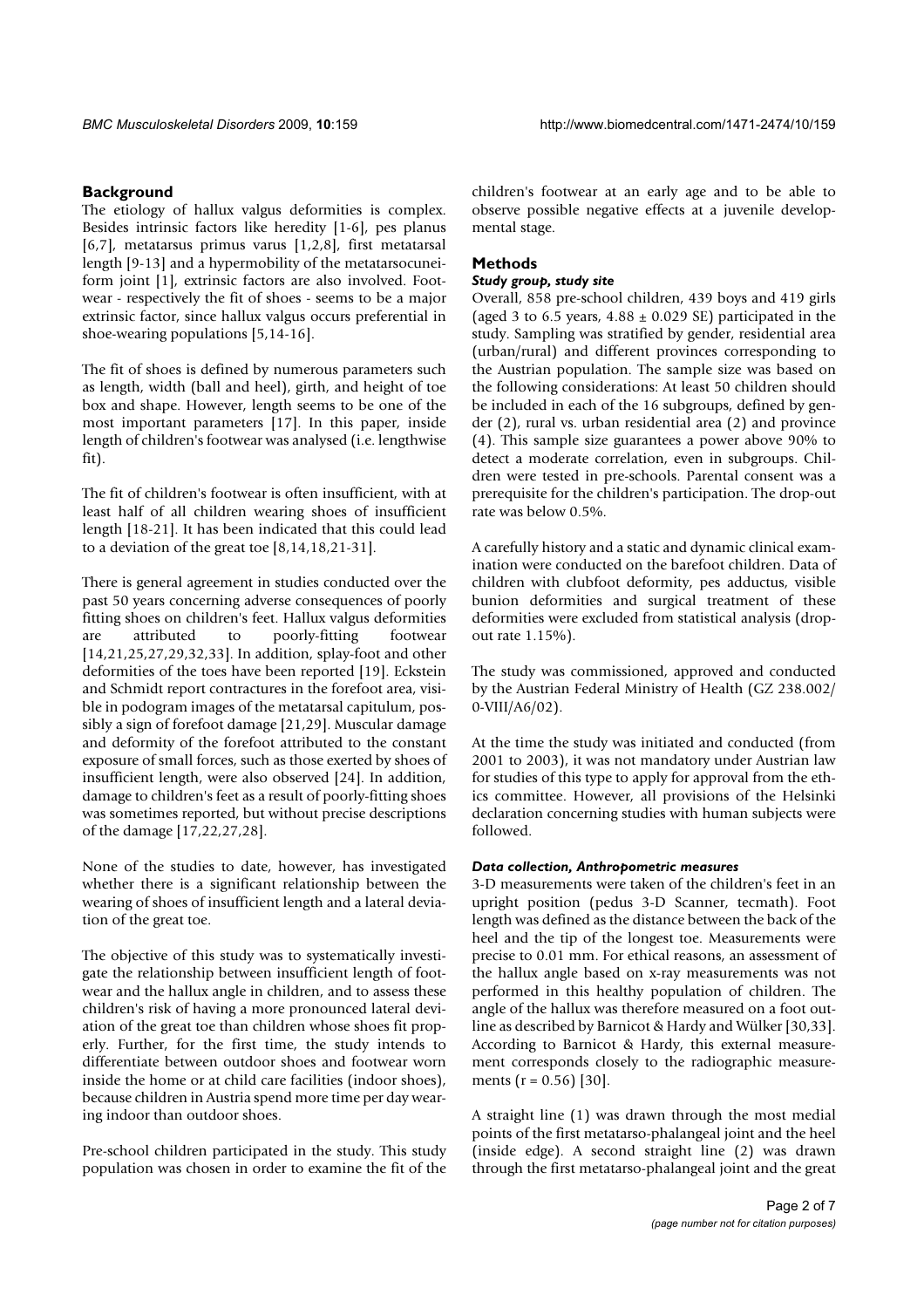toe (proximal phalanx). According to the medial or lateral deviation of the great toe in relation to the inside edge, the angle between these two straight lines (3) was then recorded as the hallux angle in a valgus or varus position (Figure 1). Measurements were assessed in 1-degree steps. The interrater reliability of this method was  $r = 0.982$ , based on a sample of 90 footprints. All reported measurements were, however, conducted by only one person.

Due to the wide variation of cut-offs between normal and pathological angles found in the literature [19,31,33-37], we decided to assess the hallux angles with a precision of 1 degree using the method described above without a predefined cut-off point.

To our knowledge, no evidence-based normal values and ranges of the hallux angle are available for children of such a young age, either based on radiographic measurements or based on data assessed by the above described external method. Categories introduced in this study are based on classes of hallux angles (in degrees) without any reference to "normal" values.

The height and the weight of the children were measured and the BMI calculated according to the specific guidelines for young children [38,39].

#### *Data collection footwear*

The outdoor shoes that the children wore to pre-school on the days the data were collected and the indoor shoes they wore during the day were examined. Parents were not informed ahead of time on which days data would be col-





lected. The typical indoor shoe for pre-school children in Austria is a commercial product with a thin outsole and a closed upper (Figure 2).

The inside length of the outdoor and indoor shoes was measured using an adapted sliding device designed for this purpose (Figure 3). To determine the inside length with a maximum level of precision, the device's scale, calibrated to show shoe size, was replaced with a commercially available measuring tape, precision class II. Measurements were conducted on the insole (back of the heel to the furthest point of the toe area) at one-millimetre intervals.

To calculate the lengthwise fit of the indoor and outdoor shoes, the difference between the actual inside length of the shoe and the length of the foot was determined with a precision of one millimetre. When classifying the results, it was taken into account that a properly fitting shoe should be at least 10 mm (optimally 12 mm) longer than the foot [17,28,29], and that the difference in length between shoe sizes is equal to 6.67 mm (EU Paris Point shoe sizes) (Table 1).

#### *Data analyses*

Comparisons between boys and girls and left vs. right feet for hallux angle and for fit of shoes were done by Student's t-tests based on the respective numeric values. Categories for fit and categories for hallux angles were compared by Chi-square tests. Because left and right hallux angle had a highly significant correlation (Pearson correlation coefficient), and the hallux angle for left feet was more pronounced, only data for left feet were selected for analyses for fit criteria.

To test the functional association between hallux angle and the fit of shoes, a logistic regression analysis was performed with "fit" for street and indoor shoes as forced inclusion variables, and gender, age, body weight and body mass index as stepwise inclusion variables. For relative risk calculation, a cut off point of  $\geq 4$  degrees hallux angle was used. The cut-off was chosen based on the max-



Figure 2 **Typical Austrian pre-school indoor shoe**.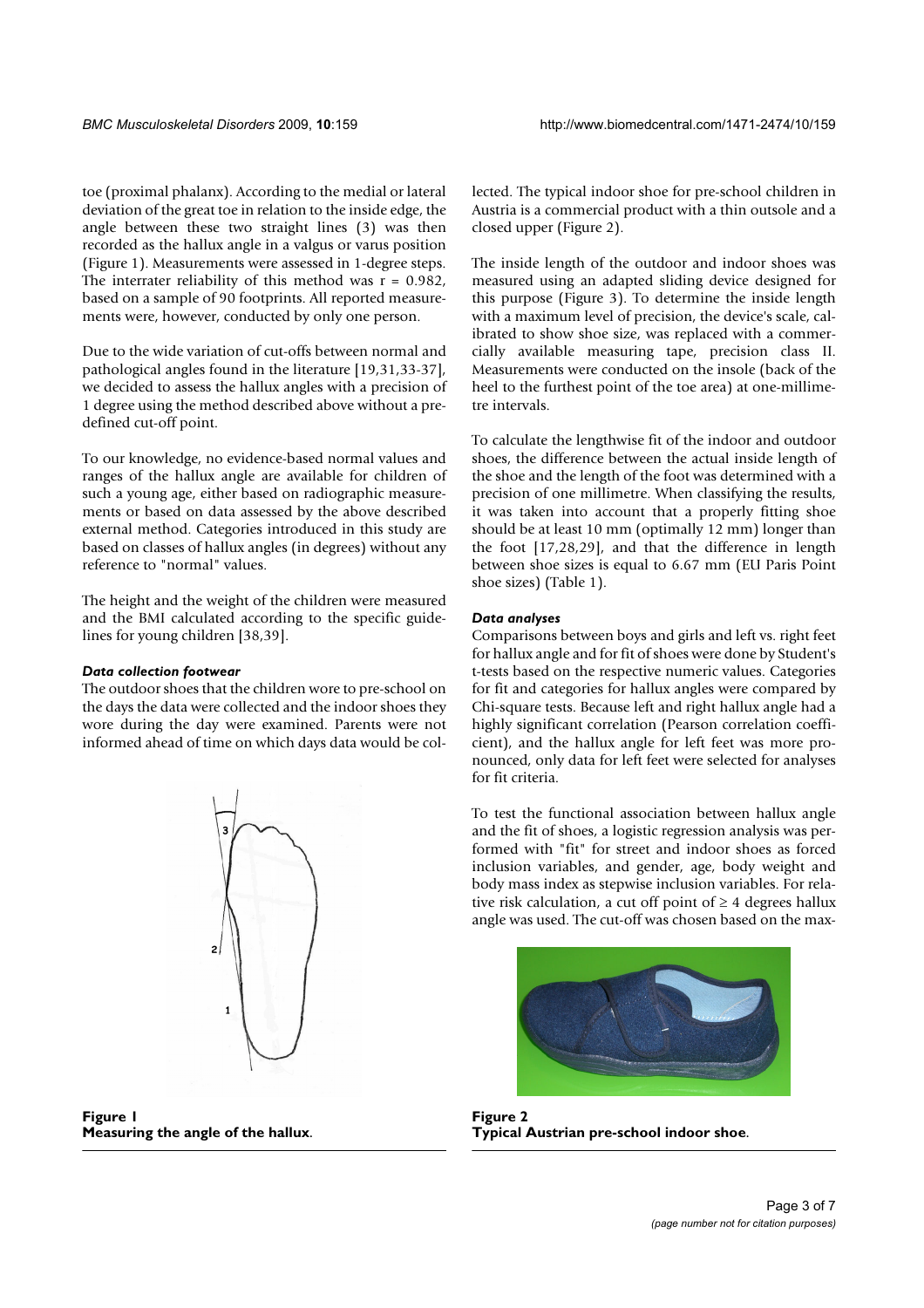

**Figure 3 Measuring device for the inside length of shoes**.

imum of Nagelkerke's  $R^2$  starting with one degree hallux angle and increasing the angle by one degree at each step.

#### **Results**

#### *Hallux angle*

The hallux angle was determined precisely on a total of 1,579 feet (790 left feet, 789 right feet). The position of the great toe varied between a straight position and a hallux angle of up to 19 degrees valgus position. For demonstration purposes and for selected statistical analyses, the observed hallux angles were classified into 5 categories as presented in Figure 4. Only 23.9% of the children's feet presented a straight position of the great toe. In 18.3% of cases, the observed hallux angle ranged between 1 and 3 degrees valgus position, in 26.3% between 4 and 6 degrees and in 17.3% between 7 and 9 degrees. In 14.2% of the children's feet, a valgus deviation of equal to or greater than 10 degrees was observed.

The hallux valgus angle of the left and right feet were significantly correlated ( $r = 0.49$ ,  $n = 784$ ,  $p \le 0.001$ ). How-

#### **Table 1: Fit classification of shoes**

| <b>Shoe minus foot</b>     | Fit classification (EU shoe size) |  |  |  |
|----------------------------|-----------------------------------|--|--|--|
| $-30.08$ mm $-(-3.37)$ mm  | More than 2 sizes too short       |  |  |  |
| $-3.36$ mm $- (+ 3.31)$ mm | 2 sizes too short                 |  |  |  |
| $+3.32$ mm - (+ 9.99) mm   | I size too short                  |  |  |  |
| $+10$ mm - $(+16.67)$ mm   | Correct fit                       |  |  |  |
| $+ 16.68$ mm - $(+24$ mm)  | I size longer and more            |  |  |  |

A properly-fitting shoe should be at least 10 mm and optimally 12 mm longer than the foot.



| straight | 1-3 degree | 4-6 degree | 7-9 degree | $\Rightarrow$ 10<br>degree |
|----------|------------|------------|------------|----------------------------|
| 23.9%    | 18,3%      | 26,3%      | 17.3%      | 14,2%                      |

Figure 4 **Number of children in the 5 categories of hallux valgus angles**.

ever, the left hallux angles were on average 0.5 degrees greater (t = 1.55, df = 783, p = 0.12).

Valgus positions of the great toe were significantly more frequent in male than in female participants (chi<sup>2</sup> = 11.590,  $df = 1$ ,  $p = 0.001$ ). The hallux angle was greater in male than in female participants (t = 3.569, df = 788,  $p \le$ 0.001).

#### *Fit of shoes*

Since there was no difference between the fit of right and left shoes, and due to the slightly worse hallux angle of the left feet, only data from left shoes were used for fit analyses. Only 22.8% of the 812 children wore properly-fitting outdoor shoes. The outdoor shoes of 69.4% of the children tested were too short in length. In the case of indoor shoes, the results were even worse. Only 9.4% of the 808 children wore properly-fitting indoor footwear, 88.8% of the children had indoor shoes of insufficient length. The frequency of the different categories of fit is shown in Table 2.

An analysis of gender effect in these categories of fit showed that boys were more likely to wear poorly-fitting

| Table 2: Results of fit of outdoor and indoor shoes |  |
|-----------------------------------------------------|--|
|-----------------------------------------------------|--|

|                             | <b>Outdoor shoes</b> |      | Indoor shoes |      |
|-----------------------------|----------------------|------|--------------|------|
|                             | n (children)         | %    | n (children) | ℅    |
| More than 2 sizes too short | 77                   | 9.5  | 192          | 23.8 |
| 2 sizes too short           | 223                  | 27.5 | 299          | 37   |
| I size too short            | 263                  | 32.4 | 226          | 28   |
| Correct fit                 | 185                  | 22.8 | 76           | 9.4  |
| I size longer and more      | 64                   | 79   | 15           | 1.9  |
| Total                       | 812                  | 100  | 808          | 100  |

Only 22.8% of the children wore properly-fitting outdoor shoes. Only 9.4% of the children wore properly-fitting indoor shoes.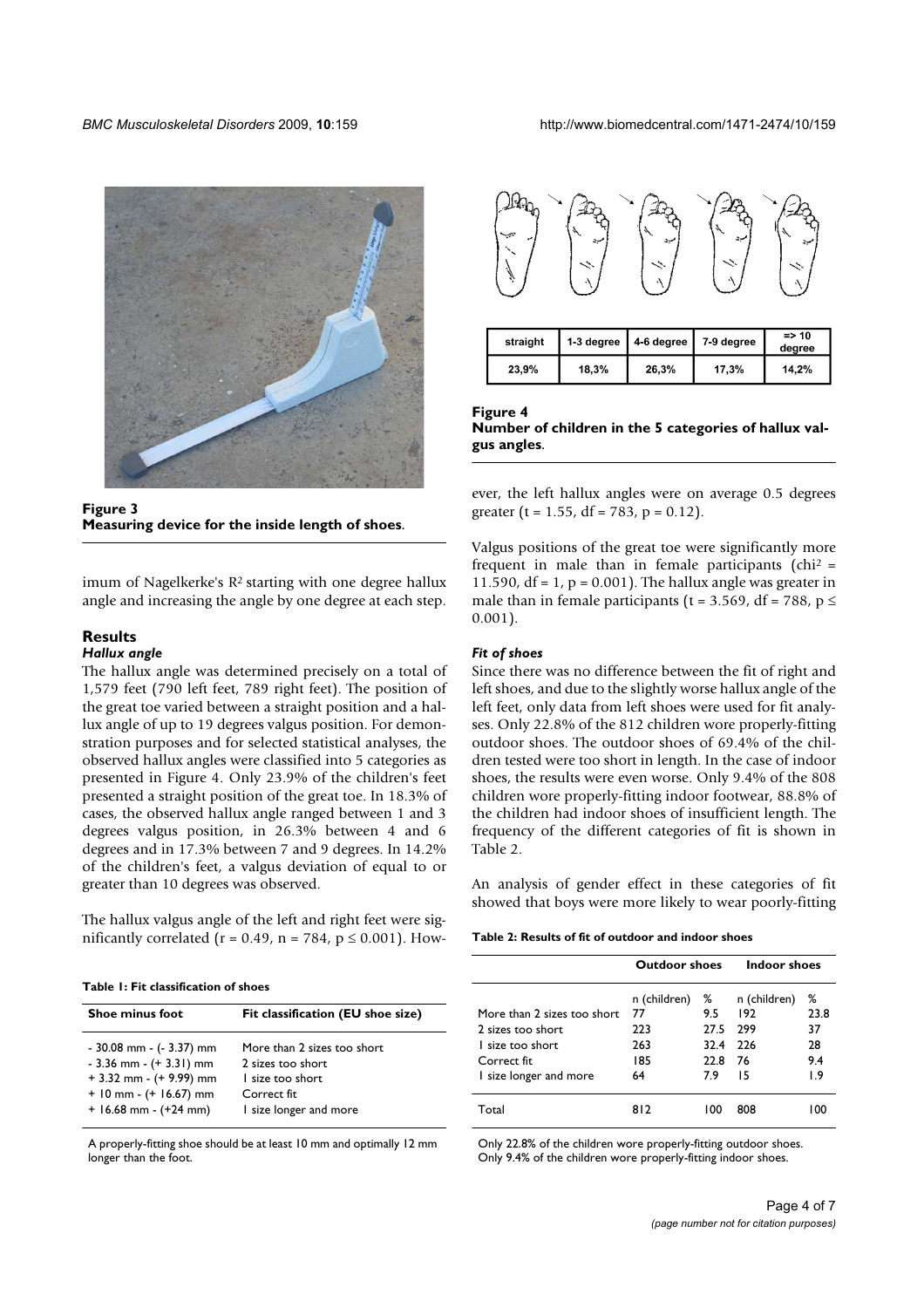shoes than girls. This applies to both, outdoor and indoor shoes (chi<sup>2</sup><sub>(outdoor shoes)</sub> = 8.934, df = 4, p = 0.063;  $\text{chi}^2_{\text{(indoor shoes)}} = 10.89, \text{ df} = 4, \text{ p} = 0.028.$ 

### *Risk of hallux valgus deviation*

The hallux angle (numeric values of the angle) and the lengthwise fit of the shoes (numeric values of the discrepancy between length of shoes and length of foot) show a clear relationship ( $r_{(indoor\,shoes)}$  = -0.10, n = 763, p < 0.003;  $r_{\text{(outdoor shoes)}} = -0.10$ , n = 767, p < 0.007): The shorter the shoe, the greater the hallux valgus angle.

A stepwise logistic regression analysis revealed a significant effect of the criterion lengthwise fit of indoor shoes on the risk of a more pronounced lateral deviation of the great toe. Effects of the criterion lengthwise fit of outdoor shoes showed a similar tendency, but were not significant. Of all variables included stepwise in the analyses, only the variable gender proved significant. Age, body weight, and body mass index had no significant effect. Interaction between gender and fit was tested and found to be not significant ( $p > 0.05$ ).

The relative risk (odds ratio) for a hallux valgus angle of  $\geq$ 4 degrees is 1.171 (95% CI 1.013-1.358), p = 0.03) if indoor shoes are one shoe size too short.

The relative risk (odds ratio) for a hallux valgus angle of  $\geq$ 4 degrees is 1.048 (95% CI 0.916-1.202), p > 0.05) if outdoor shoes are one shoe size too short.

Hence the risk for a hallux valgus angle of  $\geq 4$  degrees is 17% higher than the background risk if indoor shoes are 1 size too short (1 EU size: 6.67 mm). This risk increases to 37% if shoes are 2 sizes too short, and to 61% for shoes 3 sizes too short.

The non-significantly increased odds ratio for outdoor shoes corresponds to a risk increase of 5% for children wearing shoes which are 1 size too short. For shoes which are 2 sizes too short it increases to 10% and to 15% for shoes which are 3 sizes too short.

Male gender was associated with an odds ratio of 1.573 (95% CI 1.169-2.116,  $p = 0.003$ ). For boys, the relative risk was 57% higher than for girls, independent of possible differences in the absolute fit of shoes between boys and girls.

#### **Discussion**

In order to assess the relationship between poorly-fitting shoes and risk of hallux valgus, we choose a representative cross-sectional study design. A significant correlation between the fit of shoes and the hallux valgus angle and an increased risk for hallux angles  $\geq 4$  degrees was found,

indicating poor fit, particularly in indoor shoes, as a significant factor contributing to podiatric pathology.

Although it has been speculated upon frequently in the literature [8,14,18,21-31], this investigation provides the first systematic empirical data supporting the assumption that shoes of insufficient length are a risk for healthy foot development. This study was also the first to examine children of this young age before school entry (3 - 6.5 years of age).

Furthermore, data published to date provide no information about indoor shoes. According to our results, only few children wear indoor shoes that fit well, and the fit of indoor shoes is generally poorer than that of outdoor shoes. This may partly be due to the fact that parents pay less attention to indoor shoes than to outdoor shoes. Preschool teachers reported that in many cases, the indoor shoes were not replaced for a whole school year. The risk of a greater hallux angle for children wearing poorly-fitting indoor shoes is markedly higher than for children wearing poorly-fitting outdoor shoes. The increased risk might be due to the worse fit of the indoor shoes, and to the fact that children of this age group spend more time per day wearing indoor than outdoor shoes.

Considering the fact that about 61% of the children in our investigation wore indoor shoes 2 sizes too short, associated with an increase of 37% for the risk of a hallux angle of 4 degrees or more, the issue is of considerable practical importance.

There are, however, some limitations to our study.

Intrinsic risk factors for an increase in the hallux angle were only partly controlled in our study as no x-ray images were available for this healthy childhood population. But children's feet were examined for clinical signs during a static and dynamic clinical examination, and data from children with clinical signs were excluded from analyses. No information about hallux valgus family history was available. However, it seems unlikely that children with a family history of hallux valgus would wear shoes of insufficient length more frequently than others, increasing the association between too-short shoes and increased hallux angle found in our study.

Hallux angle assessment is performed by radiographic measurements in most studies. In our study, for ethical reasons, an external measurement method based on footprints was used. Barnicot & Hardy [30] found that the hallux angle measured on footprints in the manner mentioned above showed a correlation of  $r = 0.56$  with measurements of the angle between the first toe and the metatarsal made on radiographs of the same sample. They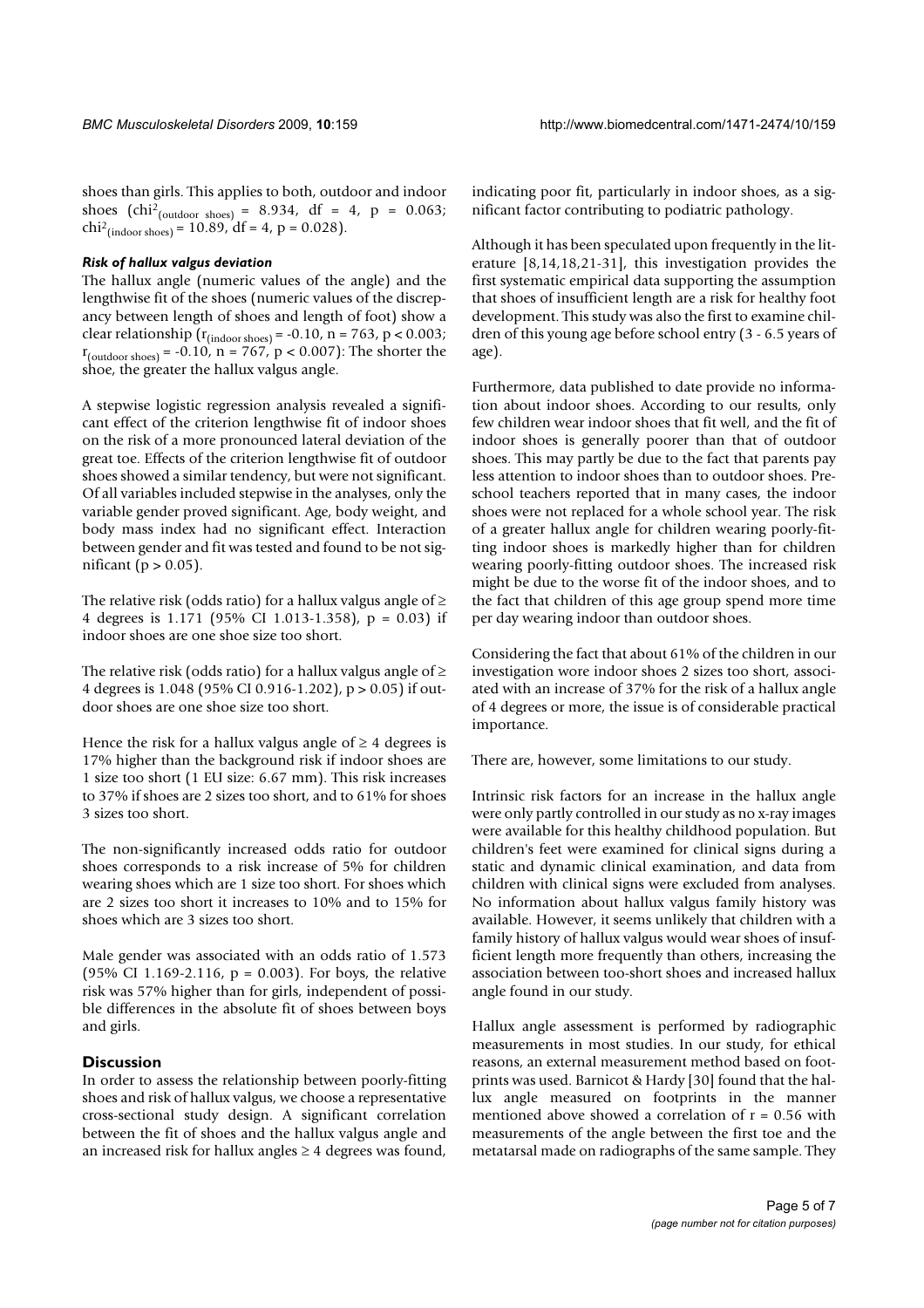conclude that despite the high correlation, caution is required in inferences made from data obtained by one method to data obtained by the other. The same, however, holds true even for different radiographic methods for hallux angle assessment, as was shown by Schneider & Knahr [40].

Since we assessed shoes at the same time as foot measurements were conducted, we were not able to investigate the relationship between the duration of wearing poorly-fitting shoes and the development of pathologies. This results in exposure misclassification, reducing the risk estimates, because children with appropriate shoes might have purchased them recently and worn them for just a short period of time. But it is unlikely that non-fitting shoes were worn only on the particular day when measurements were done. Another important aspect that should be addressed in future investigations is whether, after changing footwear habits, hallux valgus is reversible and how long it takes for the changes to develop. Eckstein [21] and Craigmile [13] provide initial, encouraging findings on this question in studies in which a reversal was observed in some children after periods of wearing properly-fitting shoes.

In the meantime, a new research project in cooperation with the Austrian Ministry of Health has been started. It is dedicated to finding out what has to be done to ensure that children have correctly fitting shoes, and to prove the effects of intervention programmes.

#### **Conclusions**

It could be proven that the risk of having a hallux angle deviation is increased in children wearing shoes of insufficient length. The fact that 88.8% of the children examined wear indoor shoes of insufficient length, and 69,4% wear outdoor shoes which are too short, points to the general health relevance of this problem.

From a public health perspective, these findings are especially important in light of the large number of children wearing poorly-fitting shoes. Therefore, it is necessary to provide parents and the general public with comprehensive information on the importance of properly-fitting shoes and the criteria of a proper fit.

#### **Competing interests**

The authors declare that they have no competing interests.

#### **Authors' contributions**

EGK was responsible for the overall design of the study. Acquisition of data: CK and WK. Analysis and interpretation of data: EGK. Biostatistics: MK. All authors helped to draft the manuscript, read and approved the final manuscript.

#### **Acknowledgements**

We gratefully acknowledge the assistance of Univ. Prof. Dr. Gertrude Hauser, Department for Core, Development Biology and Functional Microscopy, Univ. Prof. Dr. Maria Sluga, University Clinic for Orthopaedics, Univ. Prof. Dr. Wilhelm Firbas, Department for Applied Anatomy, and the Medical University of Vienna. The study received financial support from the Austrian Ministry of Health.

#### **References**

- 1. Coughlin MJ, Mann RA: *Sugery of the Foot and Ankle Volume 1*. 7th edition. Philadelphia: Mosby; 1999:151-168.
- 2. Hardy RH, Clapham JCR: **Observations on Hallux valgus.** *J Bone Joint Surg [Br]* 1951, **33-B:**376-391.
- 3. Glynn MK, Dunlop JB, Fitzpatrick D: **The Mitchell distal metatarsal osteotomy for Hallux valgus.** *J Bone Joint Surg [Br]* 1980, **62- B:**188-191.
- 4. Johnston O: **Further studies of the inheritance of hand and foot anomalies.** *Clin Orthop* 1956, **8:**146-160.
- 5. Wanievenhaus A, Bock P, Gruber F, Ivanic G, Klein C, Siorpaes R, Schneider W, Steinböck G, Trieb K, Trnka HJ: **Deformity associated treatment of the hallux valgus complex.** *Orthopade* 2009 in press.
- 6. Coughlin MJ, Jones CP: **Hallux Valgus: demographics, etiology and radiographic assessment.** *Foot Ankle Int* 2007, **28:**759-777.
- 7. Mann RA, Coughlin MJ: **Hallux valgus: etiology, anatomy treatment and surgical considerations.** *Clin Orthop* 1981, **157:**31.
- 8. Coughlin MJ: **Juvenil hallux valgus: etiology and treatment.** *Foot Ankle Int* 1995, **16:**682-697.
- 9. Harris RI, Beath T: **The short first metatarsal: its incidence and clinical significance.** *J Bone Joint Surg [Am]* 1949, **31-Am:**553-565.
- 10. Morton DJ: *The human Foot* New York: Columbia University Press; 1935.
- 11. Wheeler Haines R, McDougall A: **The anatomy of hallux valgus.** *J Bone Joint Surg [Br]* 1954, **36-B:**272-293.
- 12. Mayo CH: **The surgical treatment of bunions.** *Minn Med J* 1920, **3:**326-331.
- 13. Craigmile Doris A: **Incidence, origin and prevention of certain foot defects.** *Br Med J* 1953, **2:**749-752.
- 14. Sim-Fook L, Hodgson AR: **A comparison of foot forms among the non-shoe and shoe-wearing Chinese population.** *J Bone Joint Surg [Am]* 1958, **40:**1058-1062.
- 15. Coughlin MJ: **Hallux valgus Causes, evaluation and treatment.** *Postgrad Med* 1984, **75:**174-187.
- 16. Menz HB, Morris ME: **Footwear characteristics and foot problems in older people.** *Gerontology* 2005, **51:**346-351.
- 17. Cheng FT, Perng DB: **A systematic approach for developing a foot size information system for shoe last design.** *Int J Ind Ergon* 1999, **25:**171-185.
- 18. Timm H: **Measurement of the length of children's shoes with shoe-measurement cards.** *Z Orthop Ihre Grenzgeb* 1963, **97:**384-386.
- 19. Debrunner HU: **Wachstum und Entwicklung des Fußbes beim Jugendlichen (Growth and development of the juvenile foot).** In *Supplement to no. 99 of the Z Orthop* Stuttgart: Ferdinand Enke Verlag; 1965.
- 20. Bauer R, Frischhut B: **Der Vorfuß.** *Orthopade* 1996, **25:**301.
- Eckstein G: Der nicht passende Schuh und das Problem **erworbener Vorfußschäden bei Kindern (Poorly-fitting shoes and the problem of acquired forefoot damage).** In *PhD thesis* Erlangen-Nürnberg; 1990.
- 22. Maier E, Killmann M: *Kinderfuß und Kinderschuh. Entwicklung der kindlichen Beine und Füß und ihre Anforderungen an fußgerechte Schuhe* München: Verlag Neuer Merkur; 2003
- 23. Kato T, Watanabe S: **The etiology of hallux valgus in Japan.** *Clin Orthop Relat Res* 1981, **157:**78-81.
- 24. Stracker O: **Child's foot and child's shoe.** *Arch orthop Unfallchir* 1966, **59:**286-294.
- 25. Kristen H: **The child's foot in Austria.** *Z Orthop Ihre Grenzgeb* 1968, **3:**318-333.
- 26. Hellbruegge T: **Zur Prophylaxe erworbener Fußschäden. Kinderschuh-Seminare für Kinderärzte (Preventing acquired foot damage. Seminars on children's footwear for pediatricians).** *Sozialpädiatrie in Praxis und Klinik* 1980:3.